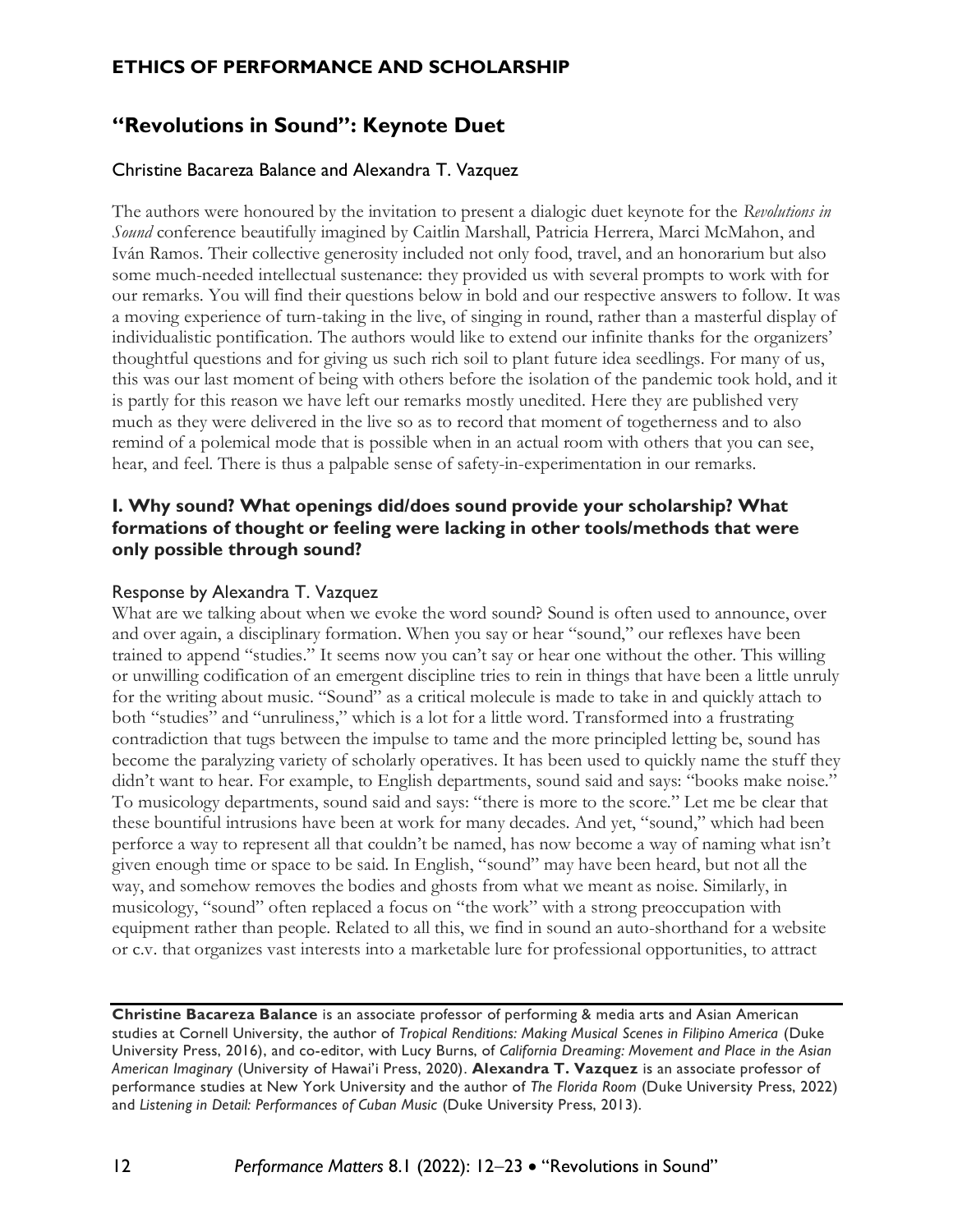students to our seminars, to perform public readiness that you bear some nontraditional approach to music, or listening, or more generally, to mark a capaciousness for objects of study.

What is made possible when we don't care to make any discipline feel better about the various silences they are so invested in continually suppressing? Or, for that matter, making sound work as various examples for all the Studies, rather than assuming that sound models, in advance, the pleasures and difficulties of survival and coalition? And so, why not play and thrive in sound involvement with all the implied stuff that refuses a name and doesn't need permission to matter by a Studies Reader. What is made possible when we don't force sound to the frontlines of the disciplinary interventions that junior, adjunct, and contract faculty are under tremendous pressure to make all the time? This "Revolutions in Sound" symposium offers a wondrous and wonderful occasion to work with other senses of sound in ways that keep in ear, all the time, what is really and actually important, which I might posit as people, plants, animals, water. Sound as wonder-word of approximation, as in "sounds like" or "they sound"; as sinew that might strum some thinking on the relationship between a song and to its seemingly incongruous bust-a-move part. And how to feel sound as that which gives a sense of precious significance to those things thought to have none: the weird aside a performer will make, or that feedback pierce that tells the guitarist about themself.

I still want to think about how all this sound has and continues to take place in song. Song, as sign and thing, may have fallen out of fashion, but it has been unfairly abandoned in the larger drive to differentiate one's individualistic scholarly find from an undifferentiated mass. This drive makes roadkill of the musicians that give and gave us so much. The avant-garde or the experimental has never been good at making room for the popular or the song. "Song" is, of course, an incomplete category. I don't mean an enclosed sense of work but something that takes in all of its social worlds, dance work, and the rest. I mean it along the lines of Kofi Agawu's sense of music as "an escape from ordinary, lived time . . . to stage a departure from an ordinary marked realm into a marked one" (2016, 29). The popular—which is not necessarily the same as the contemporary—leaves so much room for engagement with sound artists (musicians without the gallery). None of them need theorists to argue for them, to argue for their mattering because to so many, they already do. How do they instead invite theorists to take part in something alongside them?

### **II. How has listening to/feeling with/and working with sound influenced your respective radical practices as scholars? What formations of thought or feeling were lacking in other tools/methods that were only possible through sound?**

#### Response by Christine Bacareza Balance

Music and sound structure memories. A man's slow exhale as a guitar strums the opening notes of "Superstar" by The Carpenters. "This is my life as a freshman in college from Sunday night until Friday evening I play with freedom and adulthood Weekends my first quarter of college are spent back in my childhood room The drive down the 405 on Sunday evenings with my parents may take an hour but it feels longer The minutes on the drive feel like a countdown to my mini-version of independence . . ."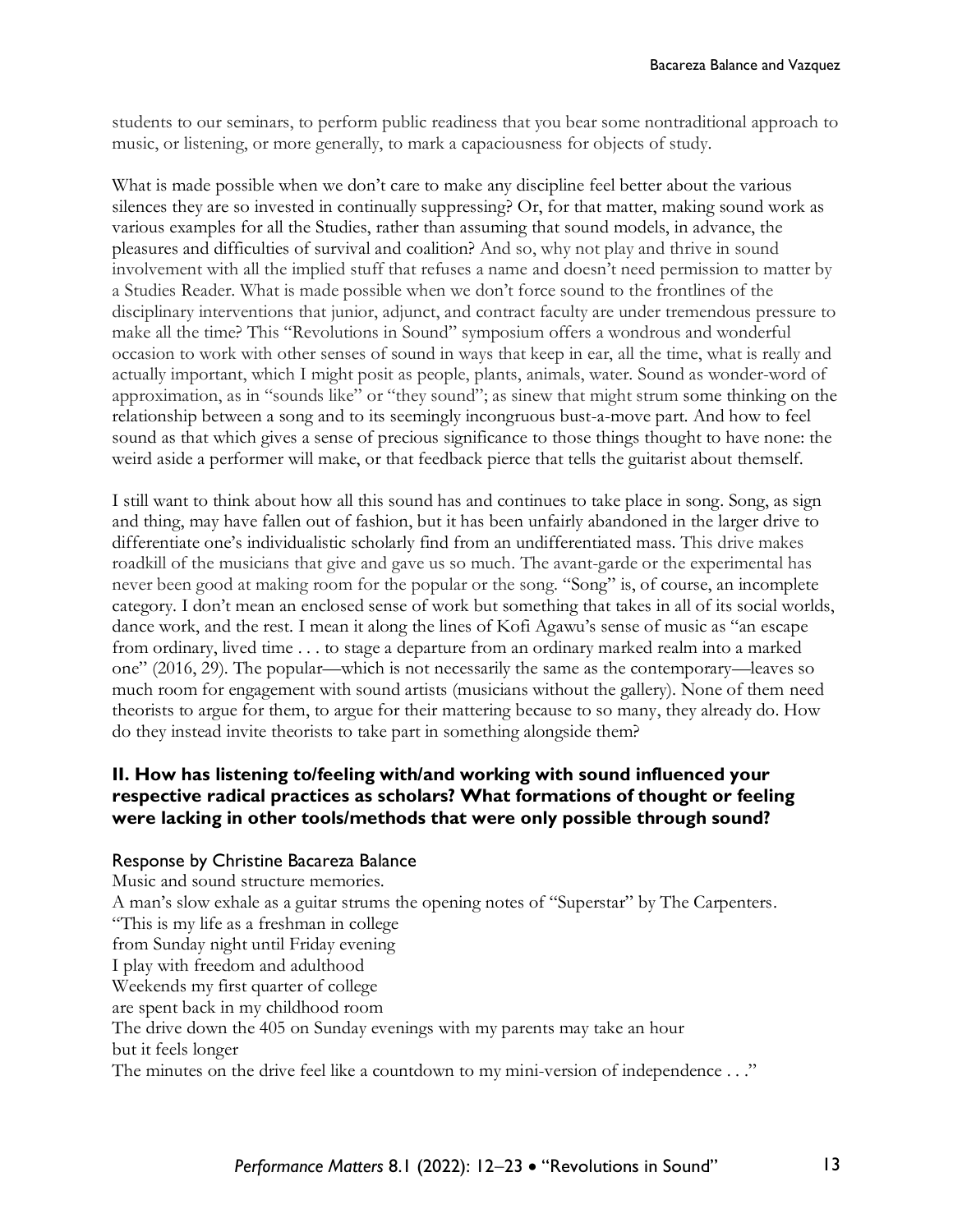Thurston Moore breathily sings: "long ago, and oh so far away . . ."

The snippet you just heard was written and performed by Elaine Dolalas and was part of "The Songs We Carry," a 2014 project I worked on in collaboration with the L.A. Music Center and Search to Involve Pilipino Americans (SIPA), a community-based organization in L.A.'s Historic Filipinotown.<sup>1</sup> Sound designer/DJ Gary Gabisan and I identified four Filipinx American storytellers and community leaders. We asked them to choose a song and write a short piece in the style of "Critical Karaoke," introduced by poet and critic Joshua Clover. "The conceit," said Clover, "was this: you get to talk about a single song, for the length of the song, while the song is playing behind you." Their pieces were recorded either in their own homes or at SIPA, a community space that, over the years, has hosted Sessions LA—DJ Phatrick's (Patrick Huang) make-shift DJ academy—as well as the Balagtasan Collective (BC) and Foundation Funkollective—groups that gave rise to hip hop artists such as Native Guns' Bambu de Pistola (Jonah Deocampo) and Kiwi Illafonte (Jack DeJesus) and the Black Eyed Peas. Through the alchemy of music and words, the project's storytellers—Dolalas, Michael Nailat, Faith Santilla, and Joel Quizon—captured memories and feelings otherwise submerged, slightly reverberating under the surface.<sup>2</sup> Their stories mapped Filipinx America across Southern California—from Valley to Valley, San Gabriel to San Fernando; from county to county, Orange to Los Angeles to Ventura; on freeways, in cars, and at LAX (Los Angeles International) airport, the original arrival al space for every Filipino immigrant. Their stories had everything to do with mobility across cities and suburbs, oceans, and time zones. Their stories were made available via a phone service where listeners could dial in and hear each person's song and story.

In my public humanities/community work and my teaching, I centre sound and music as a way of bringing people together, a technique that many of us learned on the grade school playground, at family parties, and around high school lunch tables. "Who's your favourite band?"—a shorthand and short-cut to intimacy and communion with others. At the beginning of each semester, I tap into these types of questions by starting every first day of class by asking my students to fill out a questionnaire that includes "What music are you listening to these days?" and "What songs have carried you through?" Popular culture is not only a battlefield. It is also a confessional booth. My students' answers help me to gather a "feel" for where they are at and what sparks their joy. Their answers are a common language through which our relationships, our collaborations as teachers and students, can grow over sixteen weeks (and beyond).

I aim to instil in all my students the ethos of my own teachers. As my *kumare* Alex Vazquez so lovingly documents in her introduction to *Listening in Detail* (2013), I continually remind students that our writing about and of music is a response to the question "What does the music sound like?" How might we approach our musical objects of study—both live performances and recordings—in an "interanimated" manner so that we remain attuned to how sound is amplified and inspired by the literary, visual, and other sensorial modes (Moten 2003)? What do we gain—what is at stake—in bringing these modes together, especially when talking and writing about race, gender, sexuality, class, and ability? How might this synesthetic approach offer us alternative languages for writing about music, a way out of the restrictive and prescriptive modes of cultural norms? How might we not only recognize the limits of a singular mode of analysis but also apprehend and lovingly transmit the complexity of life and sound itself?

We might look to artists who have considered such questions in their work. Filmmakers who add emotional layers to a story through sound and image. The saturation of colour and sound in Barry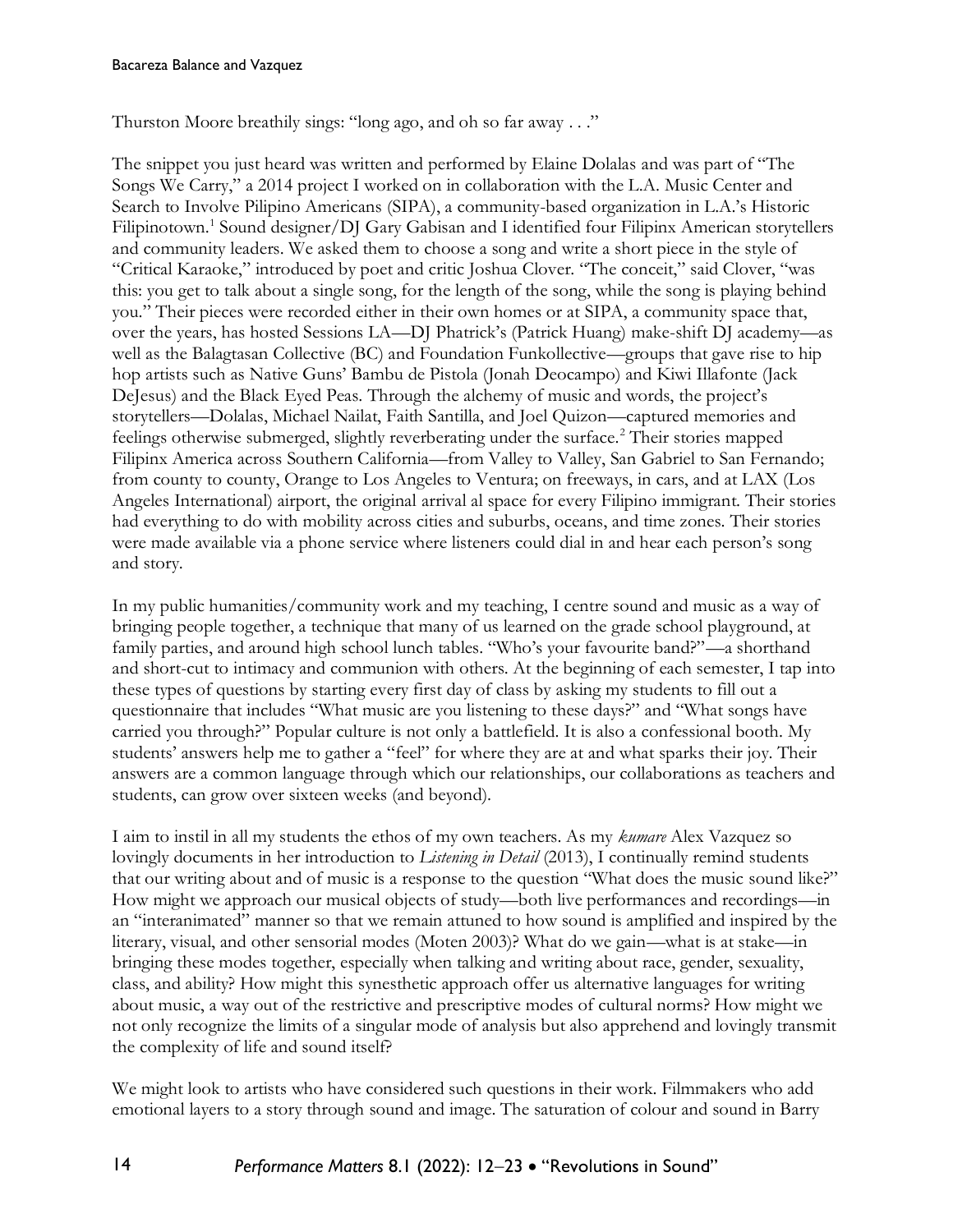Jenkins' *Moonlight*. The eerie-ness indexed by the Luniz' "Five On It" in Jordan Peele's *Us*. The ways Wong Kar-Wai sets and edits a scene so that we never hear "California Dreaming" the same way again. Poets whose words begin and end and begin again as orality. Their poems are documents of sounds from the past and scripts for future soundings. And I reflect upon my own experience as a singer and performer. How much I want to bring you, the reader and listener, onstage and backstage with me. How much I want to let you in on the feeling of sitting with the band before and after a set. I can never abandon my embodied knowledge nor my radical empathy for performers. They are forms of imagining and theorizing those moments and feelings, both on- and off-stage, and, in doing so, wagering what it all means. I want you to learn, as much as I do, from my conversations and dialogues with bandmates, audience members, and friends, as well as from the songs I listen to, the books and articles I read in solace.

I often meditate upon the type of listening that reading enables. Like prayer, reading forces you to stay present with words, especially those that come from a time and place outside of yourself. The rhythm of people's words on the page can startle you, make you catch your breath, and sometimes even soothe you, especially when they are no longer physically present. These past two years, I have been thinking so much about friends who have passed on, about how clearly their voice comes through in their writing. Traces of their conference presentation tone, their cadence when teaching, our after-hours cackles and whispered side conversations. Reading has now become a different type of "being-with" (Sedgwick 2003). My own practice of writing, a continual attempt to ensure my friends and family, in the future, will always feel me nearby.

I teach my students to approach texts and music like this: to listen close so we hear and imagine pasts re-sounding. To listen long so we hear where another is coming from. To listen deeply, never forgetting the effort that goes into the writing and music-making. Listen not just one time but instead through perpetual re-visions and re-turns. What does it mean to stay long and close enough with a piece of reading, with a piece of music? In this era of memes and GIFs, around-the-clock news cycles and swift "cancels," an unending barrage of emails and texts and notifications, it is revolutionary to just linger in the words, the sounds, the music. Like sleep and rest, reading and writing are *not* luxuries but instead our means of survival (Lorde [1977] 2020).

## **III. How might work on sound might change the field of performance studies? What new world views might this research help up imagine?**

### Response by Alexandra T. Vazquez

Here is one rudimentary answer by way of two things, side by side. On the left is a Nasrid tile from fifteenth-century Al-Andalus, fired by an unknown artist when the Iberian Peninsula was in the midst of a dual-expulsion: the removal of its Jewish and Muslim populations, which is the same time, almost exactly, that Isabella sent exploratory boats, captained by thugs, to the new world. A counterpoint is the cover of the album *Nuevo día* by the great duo Lole y Manuel, which I mean to specifically evoke the song "Todo es de color." The song was recorded in 1975 around the official if not the actual end of the Franco dictatorship and the strange dizzying activity that dovetailed with his death.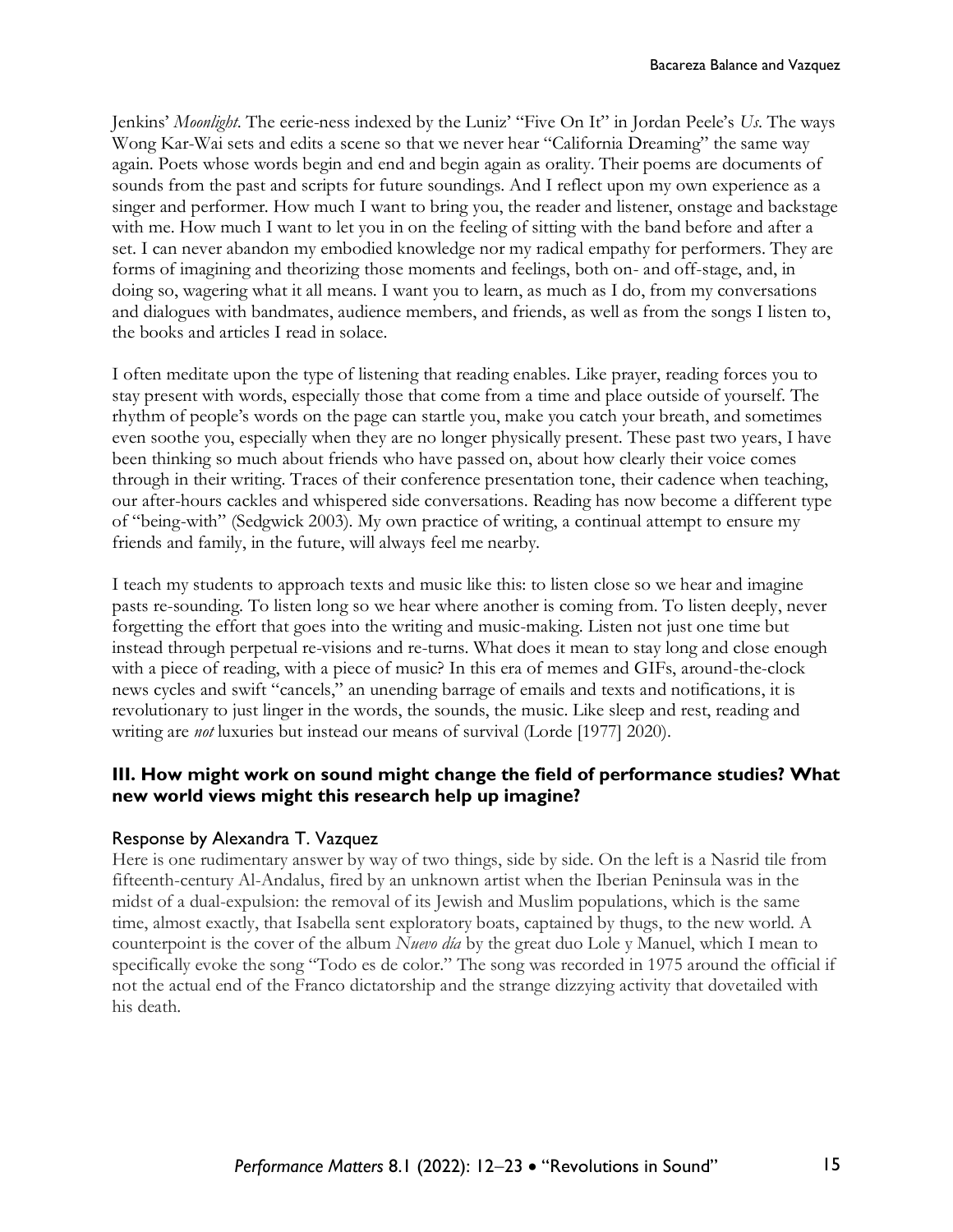

Nasrid tile, fifteenth century, glazed and painted blue and manganese earthenware Alexandra T. Vazquez. with lustre, Museo Arqueológico Nacional, Madrid, 1948–31 (Bordoy 1992, 102).



Lole y Manuel, Nuevo dia, c. 1975, collection of

In the tile, there is so much sensible movement turned into aesthetic shapes, lines, repetitions. We feel the strange strata of influence and how it works, where it enters ear and eye, how it trains the hands, alters the brushstroke. We learn of the many inheritance factors here: how to mix color, with what earth elements (given or imported), and how color requires foresight. For the artist has to understand the play and travails of tone before it is fired. The tile teaches us that color is in some ways reliant on past knowledge, but to work with it takes some confidence, or surrender, in taking a chance. The worlds that happen between color as it is set down and color as it is glazed all ask: how will it turn out? The tile, this singular tile of many, is noisy for all its palpable migrancies, evictions, goodbyes, last gasp collaborations, and brings to life an artist that hoped to bring all that and all them in a small space in a short time. In other words: Todo es de color.

And in the song, "Todo es de color," we're given the profound honour of beginning with an inprocess announcement, a relentless refrain that we just know has been going on for many years before our hearing of it. It is sung by one voice and one guitar to accompany it but sounds overfull in peopling and placing. Todo es de color, everything is of color, everything is color, everything is made of color, everything in color. Lole y Manuel are heralded as pioneers of new deep song, Flamenco's radical turn. Stylistically, they made words clearer; there is an openness to their dialecto andaluz. The sparseness of their work invited in so much countercultural adornment. But there is something here other than relief. Rather, there is a reminder that shifts are not always experienced outwards but are opportunities to keep sharing secrets, to maintain the vitality of whispering, over the long term, with a chosen another. Here we hear something of what is made possible by the duet, whether named outright or suggested for their audiences. In Lole's voice, we hear her mother, Antonia La Negra, her Algerian birthplace, and all she brought with her from there to here. We hear the dynastic mode of Flamenco that happens in plain sound of everyone. We hear in Lole y Manuel's song an aftermath where air might not be needed or sought out, but oxygen quietly and continually shared, given, and taken in turns.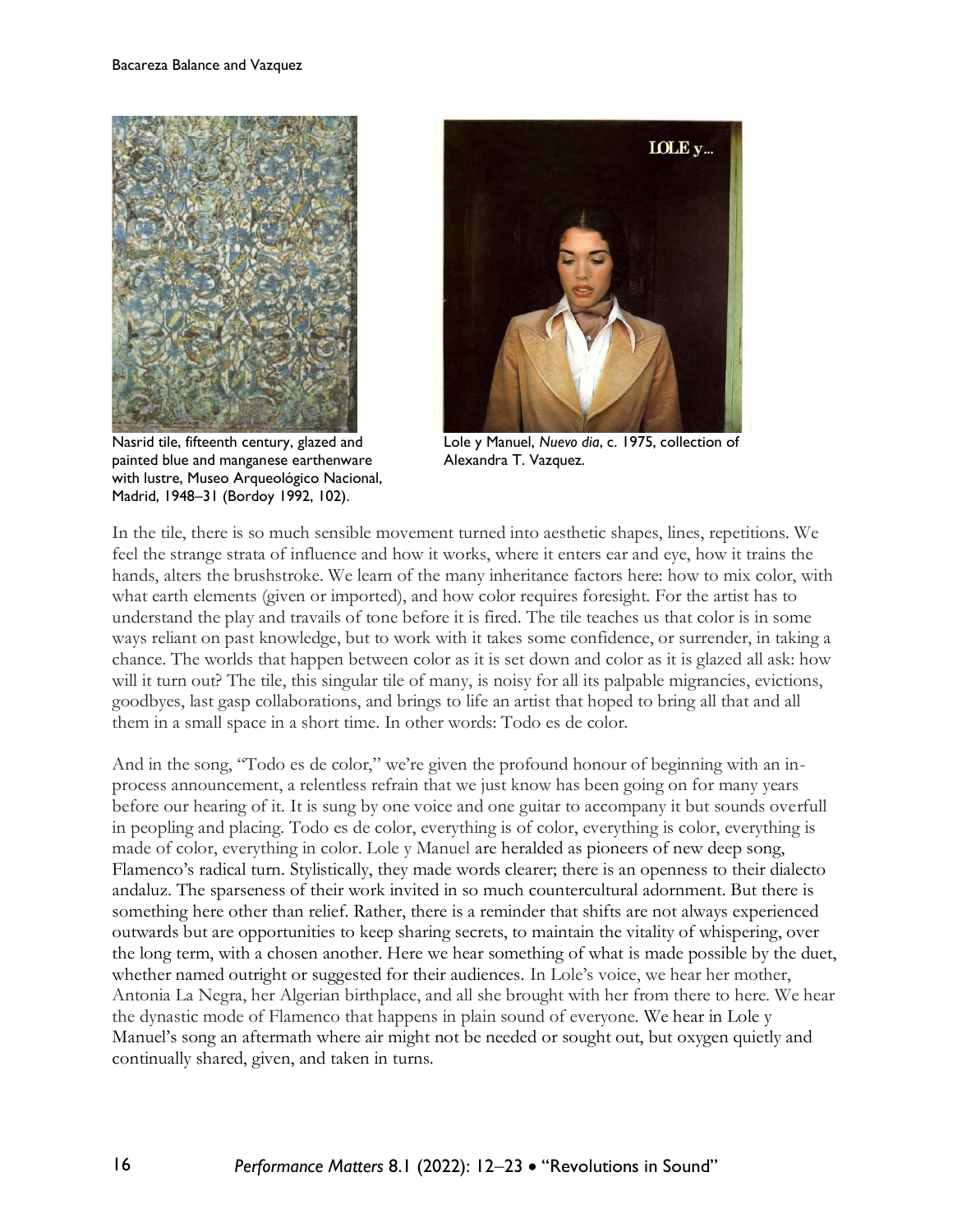To turn to, or better put, trust the tile as a guide to listen closer to Lole y Manuel, half a millennium after it was fired, is the activity performance studies. And perhaps the most fun thing we get to do in the field is to take up aesthetics as a way to think about other aesthetics. A blood and guts aesthetics that honours the histories that made them possible. The best kind of performance studies is one that takes aesthetics and all those things that happen and are important to them (the people, plants, animals, water), that takes all of that and makes a kind of third eye between objects even when they are five hundred years apart. An object such as this tile helps us to listen to what's happening in this song, which is not a cathartic recording after a dictatorial fall, but a kind of bleary eye-opening after a too-long bad dream that finds echoes in other bleary eye openings from the shared sand of southern Spain. The song is of its place and time, but it is also of the time of Al-Andalus. There is no comparative or equivalency being made here. What performance studies (that place I live and breathe and not necessarily my job) encourages me to do is to not only take in this tile and this song as things of their place and their time but as this place and this time of sound writing. The tile, you will note, is a musical composition, a form of sound notation; and the song is a surrender to color, the in-between of its setting down and firing. It takes up the chances given and taken away from the unknown artist of the tile. Doing away with what officially counts as composition, as musical score, as song might be an impulse given permission by sound or performance studies, but really, I love to think of it as antiquity and its formats demanding more of our present listenings.

**IV. Academic genealogies and official disciplinary histories can be restrictive to creative intellectual thought. At the same time, scholars of color—particularly queer, disabled, and/or women of color scholars—have historically been written out of such disciplinary genealogies. We therefore find it important to acknowledge those scholarly forebears whose thoughts on performance, critical race, and sound preceded and made possible our own work. To that end, what work(s), traditions of thought, and/or mentors made possible the creative imaginings and leaps of faith that led to your own scholarly work? What was already built when you began to dream, and what did you need to build for yourselves?**

#### Response by Christine Bacareza Balance

What does it mean to have learned how to think and write about Filipino/Filipino American performance, about Asian American critique, from scholars of black studies, Cuban/Latinx studies, queer studies? I think about this question often and am indebted to José Esteban Muñoz and Fred Moten, two teachers who helped me find a way into (and then out of) conversations on race, form, the archipelagic, blackness, queerness, and performance. Through José, I also felt the queer genealogy of Eve Sedgwick coursing through our writing and thinking. Her model of the reparative (as opposed to paranoid) stays with me as a means of approaching music, culture, and life itself. A reparative practice revels in reaching for the unknown rather than assuming a politics of "uncovering." It returns to me to the work of Joshua Chambers-Letson and Robert Diaz, Alexandra Vazquez on "surprise," and Martin Manalansan on queer living and "queer mess" (Chambers-Letson and Diaz 2006; Vazquez 2009; Manalansan 2014). Of Daphne Brooks, Gayle Wald, Josh Kun, who all pay close attention to the ways in which popular music *matters* (Brooks 2021; Wald 2008; Kun 2005). Of Fred Moten (2003) and Saidiya Hartman (1997), who show us how to read against the grain and remind us that, even within institutions and their constraints, there can be resistance and, yes, even joy. These scholars, and so many more, model for us different ways of writing—where the poetic and philosophical live side by side, where the teacher patiently explains critical theory and the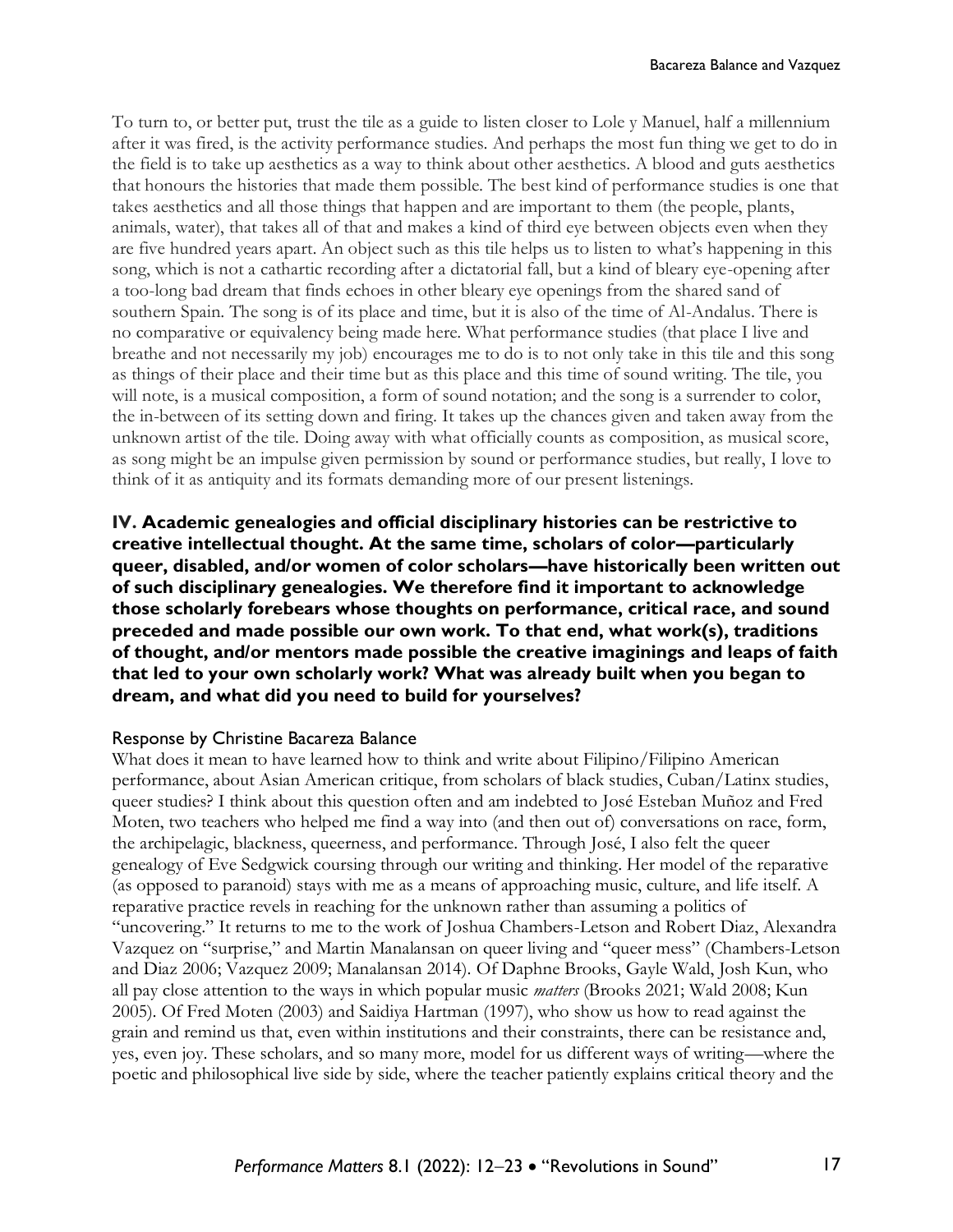ways it travels from high to low culture, where we enter the archive together and come out the other side to tell a different story of life and music.

Performance studies offers us a language for describing the edges of our knowing—those feelings, emotions, and moments when the body, memory, and music come together. Not just a visual approach, not just a literary approach, not just a kinesthetic approach, but all those (and more) in concert. Performance studies moves us beyond what ethnomusicology, musicology, and even pop music studies offer. Performance studies allows us a different way of talking about race and gender and bodies through/in performance. It allows us a different way of envisioning time and sound the event of a performance impressed on a recording; the recording as both object and the resounding of a performance; the event of playback; the recording as a condition of possibility for another performance, another sounding. Voices of the past and the great beyond, sound and music as those things we keep trying to reach for the words to describe. Sound and music and performance as the edge of our knowing, as the vehicles of the reparative itself.

But there are other traditions of thought: the ones not sanctioned by academic life and therefore the ones we work to bring into the room. Lea Salonga's audition for Miss Saigon [\(https://www.youtube.com/watch?v=sy-A-wyzj7c\)](https://www.youtube.com/watch?v=sy-A-wyzj7c) and how it taught me, in the words of Danielle Goldman, that "I want to be ready"(2010). How L-7 and Courtney Love taught me that making noise is a feminist act. How *In Livin' Color*'s Fly Girls taught me sisterhood solidarity and crazy sexy confidence in movement. The way that my parents' records of Bisayan love song/medley and post– World War II crooners taught me about music and memories.

Strings swell and layer upon each other They crescendo, rolling out a field of feelings That land on that tonic of C A note of home where Frank Sinatra's voice enters

"When somebody loves you It's no good unless he loves you All the way Happy to be near you When you need someone to cheer you All the way Taller than the tallest tree is That's how it's got to be Deeper than the blue sea is That's how deep it goes, if it's real . . ."

Face pressed up against our record player's speakers, elementary school year-old me would listen while staring at the sunset settling behind our gauzy living room curtains. Heavenly shades of night are falling, it's twilight time. In the crook of Frank Sinatra's voice, another voice would settle. It was the voice of my dad singing along to this song, his otherwise mild-mannered demeanour now taking on a crooner's comportment. This song, its singing, filled my father with the confidence he lacked after immigrating to the US, a Philippine engineering degree in hand, one that did not pass muster in his new "home" country. In these moments of living room performance, my father let go of those injustices and instead transported himself to another place, another time filled with romance and possibility. To this day, I do not know where Sinatra or Nat King Cole or the Platters' voices end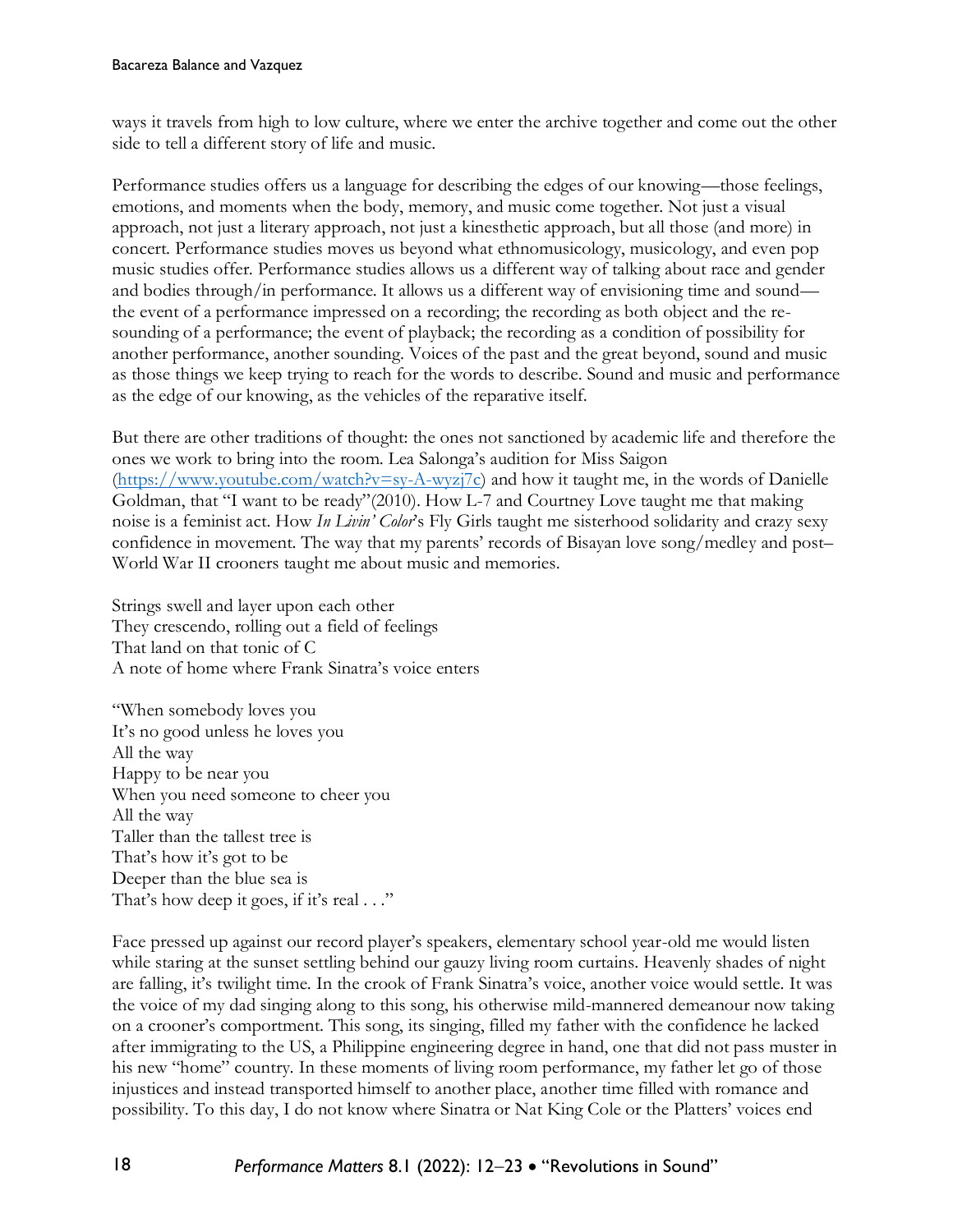and my dad's voice begins. I cannot hear those songs without also hearing him—strong and strident and unafraid—singing right along. My father passed away on May 15, 2013. But his voice still lingers.

#### Response by Alexandra T. Vazquez

It happens on a daily basis, how far, how permeable our thinking and listening genealogies can get. There's nothing quite like the thrill of getting to know a forebear, when you find her, all underpublished and in plain sight of everything and everyone. In February of 2020, I was lucky enough to go to the New York Philharmonic to hear a new work by the brilliant composer Tania León. León had been commissioned to write a new work for the Philharmonic for "Project 19," a special series to commission nineteen new works by nineteen women composers to celebrate the centennial of the Nineteenth Amendment, which gave women the right to vote. León is no marginal figure. She is a prolific composer, conductor, programmer, and professor. Imagine a career that began in Havana's most prestigious music conservatory to then come to New York to do it all over at NYU. From 1969 to the early 80s, she was a founding member and musical director of Arthur Mitchell's Dance Theater of Harlem. Other luminous glimmers of her career include her opera *Scourge of the Hyacinths* set to Wole Soyinka's radio play. León is, for many, the gravity for New York's misfit composer community.

For more on this, buy, as soon as possible, Alejandro L. Madrid's *Tania León's Stride: A Polyrhythmic Life* (2021), which will no doubt sit by many of our bedsides. León is a giant among us who is never given enough space and time, and this was her first work to be played by the philharmonic, the very organization for which she was the New Music advisor and conductor in the 90s. My expected night with Tania León, the one I bought the ticket for, was in actuality a program formally billed as Brahms, Strauss, and Tania León. Her piece was programmed between Brahms's "Violin Concerto in D Major" and Richard Strauss's "Der Rosenkavalier Suite." I went to the concert with another musical wonder, the composer and saxophone and master chekeré player Yosvany Terry. Before the show began, and because of my New Jersey residence, I told Terry that I would probably slip out after León's piece. And he replied with playful Cuban severity: "you cannot leave before Strauss." It was a way of saying both that the classical music authorities do not give you permission to leave during someone like Strauss, and the ridiculousness of Strauss is something that can't be missed. It is a laugh, in the presence of bombastic seriousness, that we needed to share. So began the Brahms featuring a Dutch violinist Janine Jansen who played the concerto as a demon possessed, fully body listening and talking back to the orchestral onslaught. It was the kind of playing that makes you feel like you can't breathe. And just when we needed it: an intermission.

During the break, the musicians were doubled for León's piece titled "Stride." León took the stage before the orchestra began to say a few words about the work. She told us all how she was inspired by the lives of Susan B. Anthony and her grandmother, women who, as she put it, "walked with firm steps."<sup>3</sup> Though called "Stride," the fifteen-minute piece had nothing of the ways our ears have been trained to comprehend linear progress. León's gentle pull on the metals, putting their off-centre sound subtly and powerfully in such a way that the philharmonic as an institution and public couldn't forget. It was another kind of relentless refrain that had been in progress many years before that and them. The flash of her composition was such that I can't recall its whole; in fact, it resists narrative recall. And this compositional agility of León's means that she tucked right into the live, into us. It was a different kind of recording mechanism and a set of after-effects that compel one to ask who was there and where were they going. The clave, she warned us, was to be present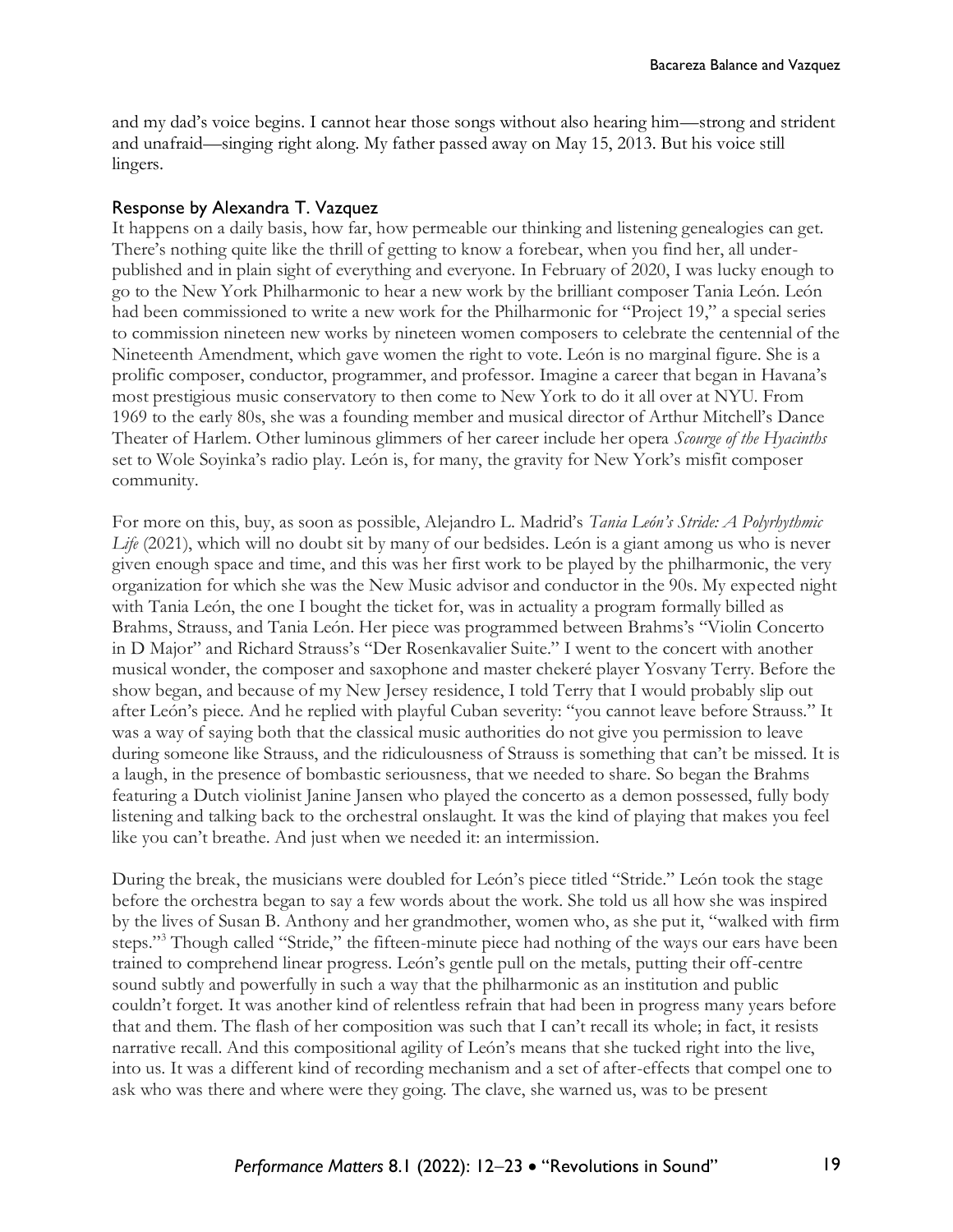throughout, but you (the untrained) would only hear it palpably at the end. And they did. Her work changed the light on the stage, and the air was different, only to be quickly cleared by the performance of Strauss's "Der Rosenkavalier Suite," which might have been the most hilarious nineteenth-century bomb I ever laid ears on. After the concert, there was a way that León's fans were struck by the planned aggression of the Strauss after her piece and the compensatory of Brahms just before it. And yes, it was a violent and terrible act of programming. But here's the thing: her work stood up to them and us. León showed us Brahms's and Strauss's undoing. She showed us the seams of what made their works feel crazy, by the haunt of some other presence, by modernity's shakeup. Whereas León's grandmother, the real Susan B. Anthony, walked with firm steps.

I relay this story because it was yet another lesson in what official disciplinary histories can't allow (even some of those counternarratives of disciplinary histories). There was the profound sense of company, that walking together when you discover (and you will discover) that someone has been through, thought through everything before. The beloved of our genealogies always welcomes more company. León and her grandmother are the teachers I find in music but in scholarship too, whether the foundational thinking houses of *This Bridge Called My Back*, Chicana and Black feminisms, queer Cuban intellectuals, or all the women who made doing theory while making a living, and more so, making it possible for others to make a living too. I relay this story too because, goddamn it, I loved going to the Philharmonic that night, with all its craziness, its violent strangeness not mine. What a gift to be schooled by León in the midst of it all in ways that were much more difficult and interesting than "finding myself" in or "feeling left out of" the classical lexicon. This is all another way of saying: we have to read and listen and go to everything to keep extending the prop roots of our mangrovian genealogies. And be sure to bring the friend that will tell you to hang on until the end.

## **IV. In accordance with the question of radical practices, can you talk about how pursuing/writing/thinking about sound has been rooted in relationality and friendship?**

### Response by Christine Bacareza Balance

My friendship in letters and music with Alex has everything to do with how we see, feel, and inhabit the world. Perhaps not so much the sonic but the musical allows for our shared language—lyrical, affective, and intertextual. There is relationality at the level of the physical body—sound waves resounding within me and then resonating with/from others. But there is also relationality at the level of shared soundtracks, life pathways carved out by sounds. We may have grown up on different coasts, in two distinct cities (both overburdened with cultural meaning)—Los Angeles & Miami—but freestyle, hip hop, Miami bass, and Latinx rap (among others) reverberated in each of these locales, at our high school dances and family parties, while getting ready in salons, garages, and your cousin's bathroom. These commonalities don't begin in the diaspora, of course, but instead signal the shared homeland politics of Cuba and the Philippines, two island nations built under Spain's imperial flag and then under the banner of what Allan Isaac has dubbed the "American tropics" (2006). These musical attachments and kinships are not simply ours to claim, of course, but instead are colonial counterpoints shared by many. Over the years, as we have each travelled around the globe, we see glimpses and hear echoes of these 1898-inspired motifs in the banter of Filipina domestic workers in a Roman piazza on a Sunday morning, in the Cuban Spanish-only conversations of a Hialeah, Florida grocery store, in the murmurs and clanking chopsticks of a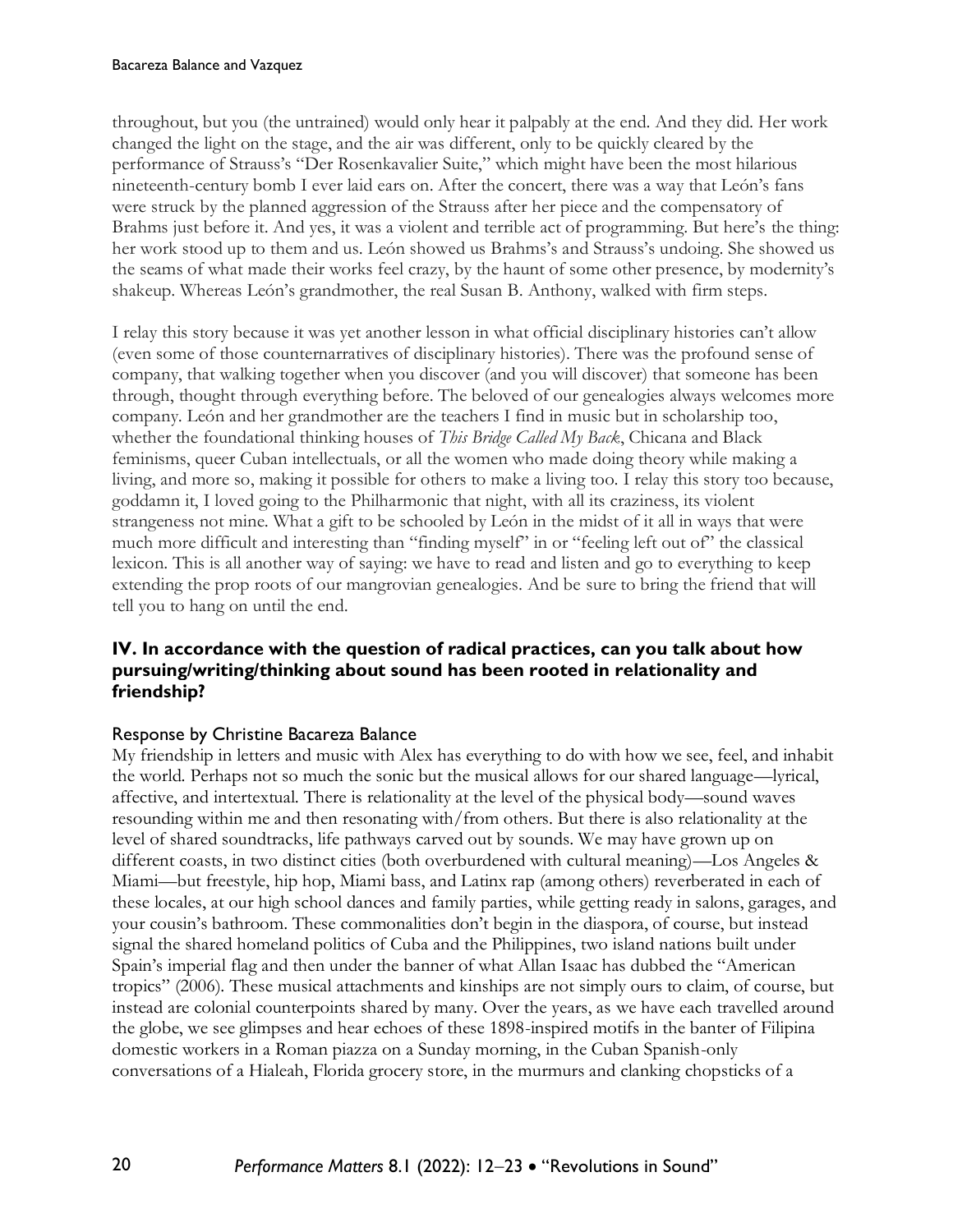Vietnamese restaurant in Paris or New Orleans, and the roosters (oh, those roosters) that crow as the sun rises over Kaneohe, Hawaii; Talisay, Cebu; Puerto Rico, Long Island, and Santa Ana, Califas. "What's important," Olivia Gagnon and James McMaster remind us, is that we "think together about togetherness . . . Perhaps, to start, it is best just to say that [this] emerges from the collaboration *between* Stewart and Berlant, and it's the between that we are after, after all" (2019, 212) The between as: that which is "at, in, or across the space separating two objects or regions," "in the period separating (two points in time)," "in the interval separating (two points on a scale)," and most important for us here today, "indicating a relationship or connection involving two or more parties" (*Oxford Dictionary of English*). In that period known as graduate school, the "between" of a couple expanded into a cohort, a formation that takes on the makings of a crew, a band, an island of misfit kids. As a professor and mentor, having survived academia as part of constellations of friends and interlocutors, I cultivate among my own students ways of relating and being that work against the institutional mandates of individualism and protocols of exceptionalism.

So, what do music and sound have to tell us, to show us, about such a collectivity? That authorship as a singular act (or voice) is a falsehood. That music and its meanings are always made at these moments, these places of "the between"—between musicians, between musicians and instruments, between musicians, instruments, and a world of sound, between musicians, instruments, and audiences, between fans and the music, and so on.

However, the band, the crew, the cohort are not just a means of survival but also a means for evolution (and even revolution). As a musician, organizer, scholar, and listener, I have witnessed these facts and forms of intimacy since the late 1990s. As our dear José Muñoz writes in *Cruising Utopia*, "I am not just an archivist or a scholar. I am also part of a queer relational orbit, a force field of belonging" (2009, 119). What might it mean for us to think of our work—as scholars, teachers, and community—as the everyday practice of being-with and being alongside (of just being) others through "associations both common and unique"? What types of utopian possibilities can be captured through songs, music, and singing?

I think about that every time I look back at these two short videos I captured at a street party in Escolta, a historic neighbourhood in Manila, during a Philippine Independence Day block party (last June 2019). In the first video [\(https://www.youtube.com/watch?v=tPCYk7zALs4\)](https://www.youtube.com/watch?v=tPCYk7zALs4), young Filipinos revel in the familiar rhythms of Manila Sound, a musical genre popular during the 1970s and 1980s, at the height of Ferdinand Marcos' martial rule.<sup>4</sup> These youth, as DJ Arbie Won reminded me, grew up with the musical sounds on the radio and through their parents' record collections. Familiar with the 4-4 beat of VST & Company, they pose and bounce with joy, take selfies and scream with pleasure—a radical publicity—as the song reminds them, "Awitin Mo, At Isasayaw Mo." Sing it and dance it out.

The second video [\(https://www.youtube.com/shorts/V9X7h1rly\\_Q\)](https://www.youtube.com/shorts/V9X7h1rly_Q) was captured as we were about to leave the street party.<sup>5</sup> Like the young people in the earlier video, I was beckoned by my own 1980s-inflected nostalgia upon hearing the opening notes of Belinda Carlisle's "Heaven Is a Place on Earth." We could chalk up local Filipinos' familiarity with this pop song to America's imperial afterlife or the never-ending time machine that is the Internet. No matter the "why," what the young folks of Escolta did that sweltering evening was remind us of the world-making magic of community and music. As always, we just need to get in there and listen.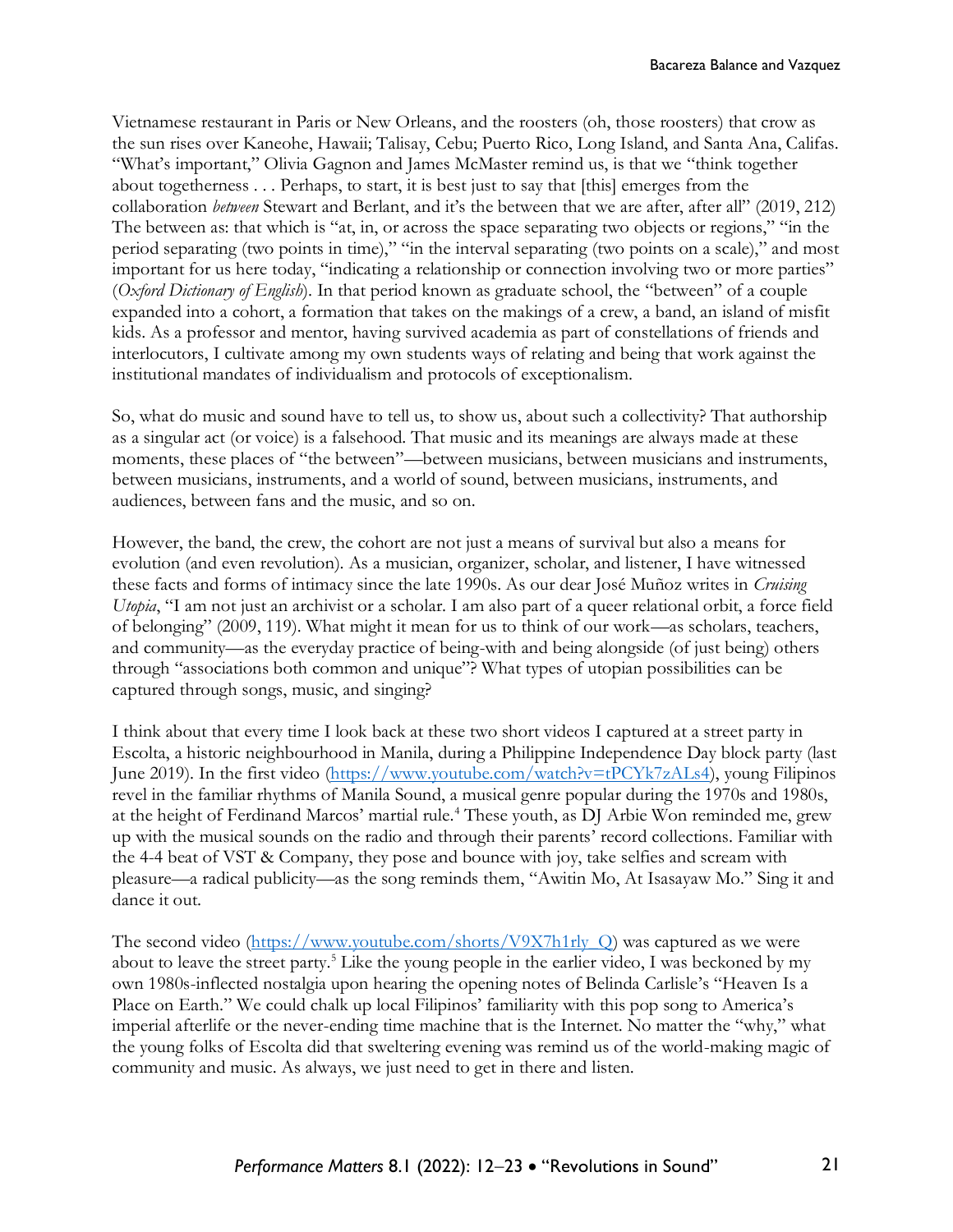#### **Notes**

1. I invite readers to listen to the "The Songs We Carry" pieces, in full and performed by the writers, at [https://garygabisan.com/audio/.](https://garygabisan.com/audio/)

2. Elaine Dolalas is a Historic Filipinotown-based writer, podcaster, and independent curator. Michael Nailat (aka Waxstyles) was born and raised in Oxnard, educated at UC Irvine and USC, and helps guide Sessions LA, a DJ and music production program for youth. They are one-half of the hosts/crew that bring you "This Filipino American Life" podcast ([https://thisfilipinoamericanlife.com/about-us/\)](https://thisfilipinoamericanlife.com/about-us/). Faith Santilla has been a labour and community organizer for the past twenty years and co-founded Pilipino Workers Center in Los Angeles. An award-winning poet, her work has been published widely and is featured in various Beatrock Music artists' songs, including Ruby Ibarra's "Us" ([https://rubyibarra.bandcamp.com/track/us-ft-rocky](https://rubyibarra.bandcamp.com/track/us-ft-rocky-rivera-klassy-and-faith-santilla)[rivera-klassy-and-faith-santilla\)](https://rubyibarra.bandcamp.com/track/us-ft-rocky-rivera-klassy-and-faith-santilla). Joel Quizon is a Los Angeles-based/Manila roots arts and culture curator and programmer, filmmaker, and DJ. He is the co-host with DJ Les Talusan of the weekly "OPM Sundays" show on Twitch, featuring original Pilipino music (OPM) from the Philippines and diaspora. For more, visit [https://www.joelquizon.com/.](https://www.joelquizon.com/)

3. Program notes, *Project 19*, New York Philharmonic (February 15, 2020). The program made no mention of León's grandmother.

- 4. Visit [https://www.instagram.com/p/ByLDGwXAqRe/?utm\\_source=ig\\_web\\_copy\\_link.](https://www.instagram.com/p/ByLDGwXAqRe/?utm_source=ig_web_copy_link)
- 5. Visit [https://www.instagram.com/p/ByLEBePgd-7/?utm\\_source=ig\\_web\\_copy\\_link.](https://www.instagram.com/p/ByLEBePgd-7/?utm_source=ig_web_copy_link)

### **References**

Agawu, Kofi. 2016. *The African Imagination in Music*. New York: Oxford University Press.

- Bivens, Rena. 2017. "The Fourchettes: Critical Karaoke Seminar & Graduate Student Workshop." [http://renabivens.com/critical-karaoke-seminar-graduate-student-workshop/.](http://renabivens.com/critical-karaoke-seminar-graduate-student-workshop/)
- Bordoy, Guillermo Rosselló. 1992. "The Ceramics of al-Andalus." In *Al-Andalus: The Art of Islamic Spain,* edited by Jerrilynn D. Dodds, 97–103. New York: Metropolitan Museum of Art.
- Brooks, Daphne. 2021. *Liner Notes for the Revolution: The Intellectual Life of Black Feminist Sound*. Cambridge, MA: Harvard University Press.
- Chambers-Letson, Joshua and Robert Diaz, eds. 2006. "Reparations." Special issue, *Women & Performance: A Journal of Feminist Theory* 16 (2).
- Gagnon, Olivia Michiko, and James McMaster, eds. 2019. "Introduction." "The Between: Couple Forms, Performing Together." Special issue, *Women & Performance: A Journal of Feminist Theory* 29 (3): 211–17.
- Goldman, Danielle. 2010. *I Want to Be Ready: Improvised Dance as a Practice of Freedom*. Ann Arbor: University of Michigan Press.
- Hartman, Saidiya. 1997. *Scenes of Subjection: Terror, Slavery and Self-Making in Nineteenth-Century America*. New York: Oxford University Press.
- Isaac, Allan. 2006. *American Tropics: Articulating Filipino America*. Minneapolis: University of Minnesota Press.
- Kun, Josh. 2005. *Audiotopia: Music, Race and America*. Berkeley: University of California Press.
- Lorde, Audre. (1977) 2020. "Poetry is Not a Luxury." In *The Selected Works of Audre Lorde*, 2–5. New York: W. W. Norton.
- Madrid, Alejandro L. 2021. *Tania León's Stride: A Polyrhythmic Life.* Champaign: University of Illinois Press.
- Manalansan, Martin. 2014. "The 'Stuff' of Archives: Mess, Migration, and Queer Lives." *Radical History Review* 120:94–107.